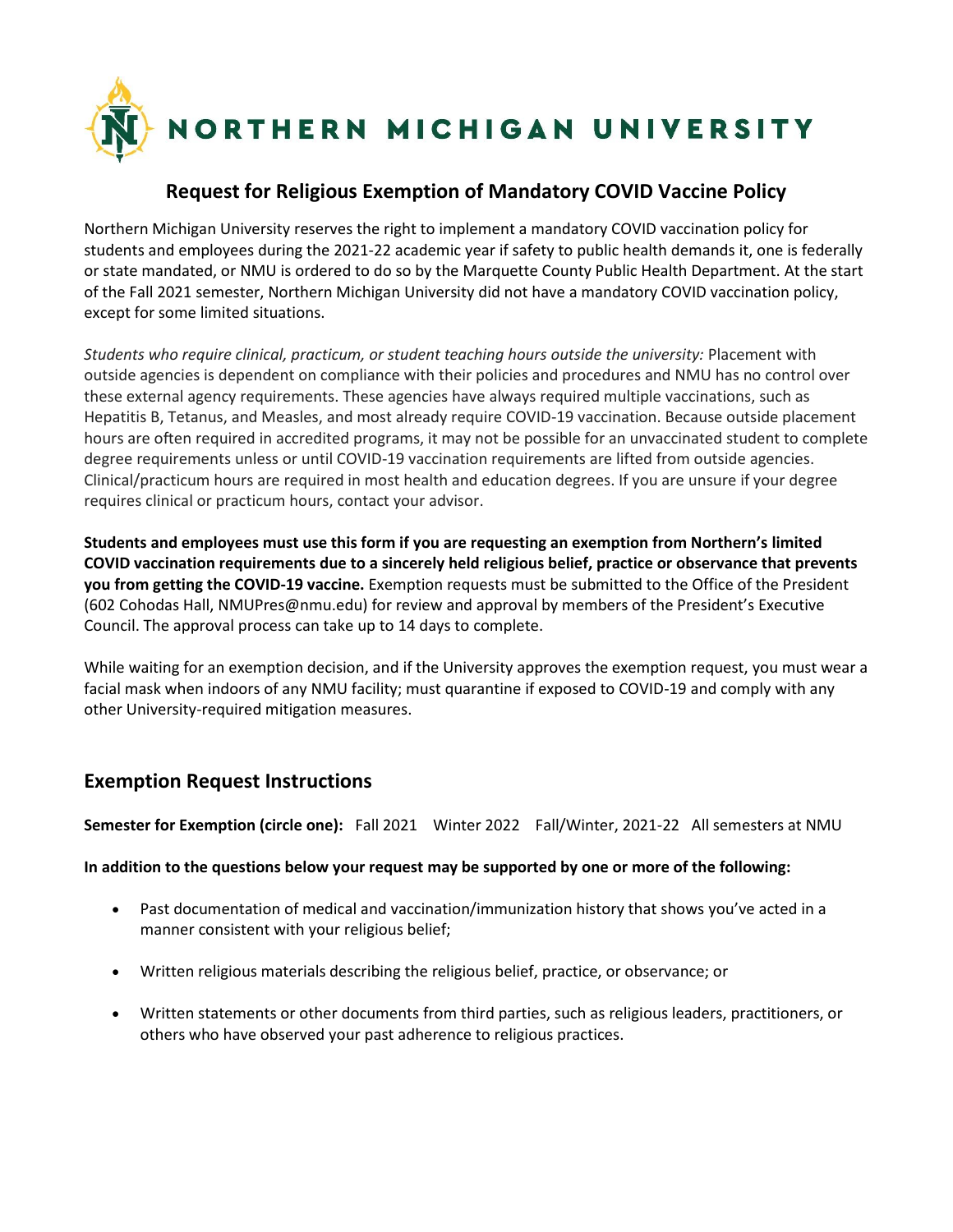**Describe your religious belief or practice that is the basis for your request for exemption. (Required)**

**Explain the specific tenet of your religious belief or practice that precludes you from receiving the COVID-19 vaccine. (Required)**

**Provide the name, address, website and contact name/telephone number for the church, sect, group or organization with which you are affiliated in the event that the University has an objective basis for questioning either the religious nature or the sincerity of your particular belief, observance or practice and needs to seek additional supporting information. (Required)**

## **Certification**

By signing below, I certify that the information contained in this Religious Belief Exemption Request form is true and accurate, and that the request is based on a sincerely held religious belief. I also acknowledge the following known risks and conditions:

- The CDC reports that a COVID-19 vaccination makes it less likely for persons to contract COVID-19, reduces the likelihood of becoming seriously ill if COVID-19 is contacted, and may help prevent the spread of the virus. I understand and acknowledge that certain dangers may be posed by remaining unvaccinated against COVID-19 and assume full responsibility for the risk of bodily injury, death, disease, or any other damage of any nature.
- I agree to abide by the specific requirements placed by the State of Michigan and adopted by Northern Michigan University as a condition to on-campus activities, currently including:
	- o Unvaccinated persons must continue to wear face masks and socially distance in NMU building spaces, except as allowed in private offices or residences.